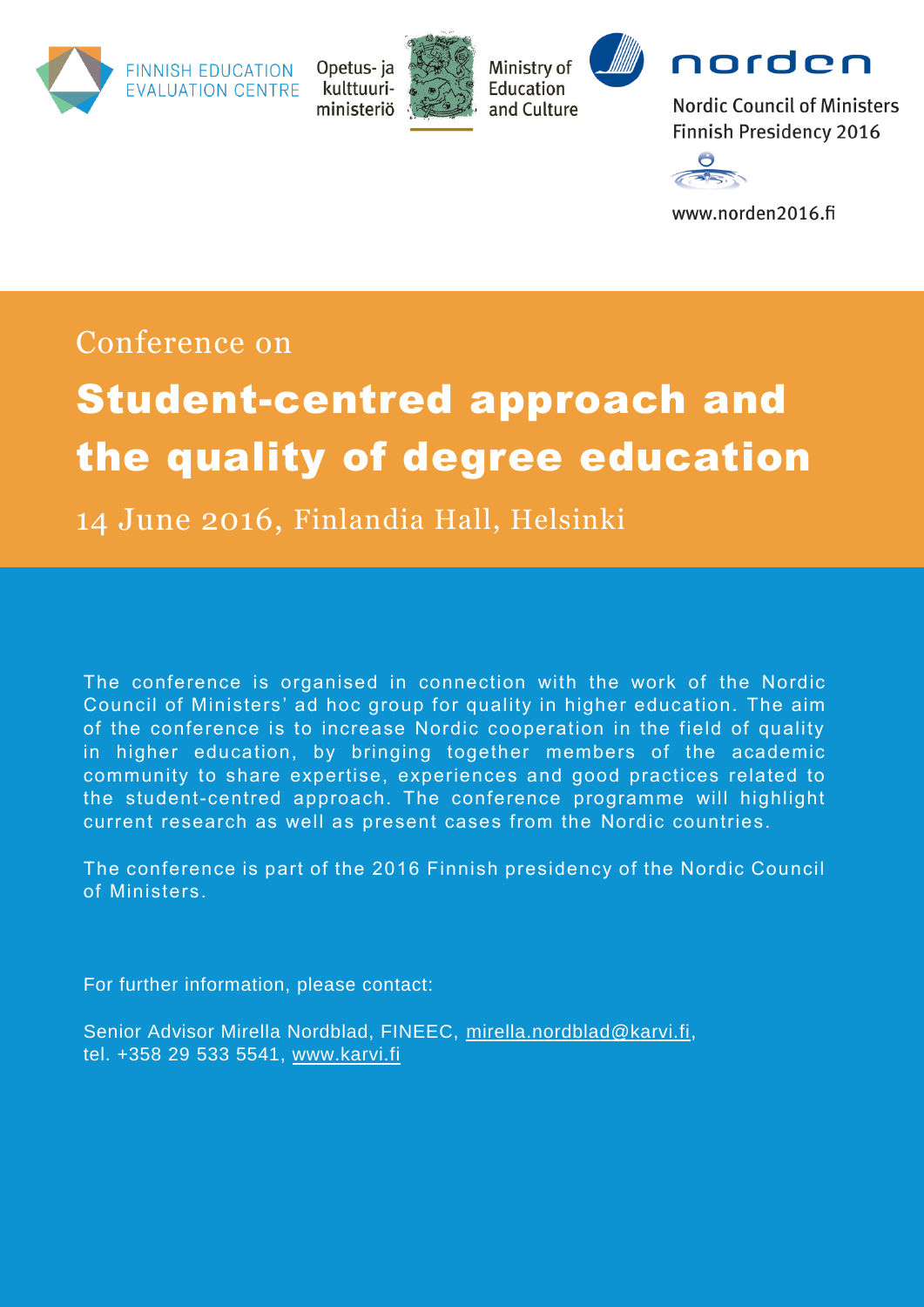# **PROGRAMME**

### *Conference on the student-centred approach and the quality of degree education*

#### *Date: 14 June 2016, 10.00 – 16.00*

#### *Venue: Finlandia Hall, Veranda 4*

*Chair: Vice-rector Riitta Pyykkö, Chair of the Nordic Council of Ministers' ad hoc group for quality in higher education*

#### **09.00–10.00 Registration & coffee/tea**

#### **OPENING SESSION**

**10.00–10.20 Towards stronger student-centred approach**

 *Anita Lehikoinen, Permanent Secretary, Ministry of Education and Culture*

- **10.20–10.30 Greetings from the Nordic Council of Ministers** *Anders Geertsen, Head of Department, Nordic Council of Ministers*
- **10.30–11.00 Student-centred approach from a Nordic perspective**  *Professor Riitta Pyykkö, Vice-rector, University of Turku*

#### **Discussion**

#### **11.00–12.00 Student-centred teaching, quality assurance and learning outcomes: Connections and complexities**

*Professor Bjørn Stensaker, University of Oslo*

*Student-centred teaching and learning outcomes are concepts that have become increasingly important in Europe during the last decade. In this keynote, Bjørn Stensaker identifies key perspectives on how to interpret these concepts and their links to quality assurance. The keynote discusses the political ambitions of connecting quality assurance closer to teaching and learning processes, and discusses the promises, but also some of the problems that might arise following these ambitions. Possible implications for higher education institutions, regulation, and for quality assurance are outlined.*

#### **Discussion**

#### *12.00–13.00 Lunch*

#### **PARALLEL SESSIONS**

*The aim of the parallel sessions is to present and discuss different country cases based on research and practice, in order to share experiences and good practices among the participants.*

**13.00–15.30 SESSION 1: The changing roles of students and teachers,** *Veranda 4*

**13.00–15.30 SESSION 2: The quality of degree education in terms of competences and skills of graduates,** *Veranda 3* 

#### **CLOSING SESSION**

**15.30-16.00 Wrap-up of the conference and conclusions,** *Veranda 4*